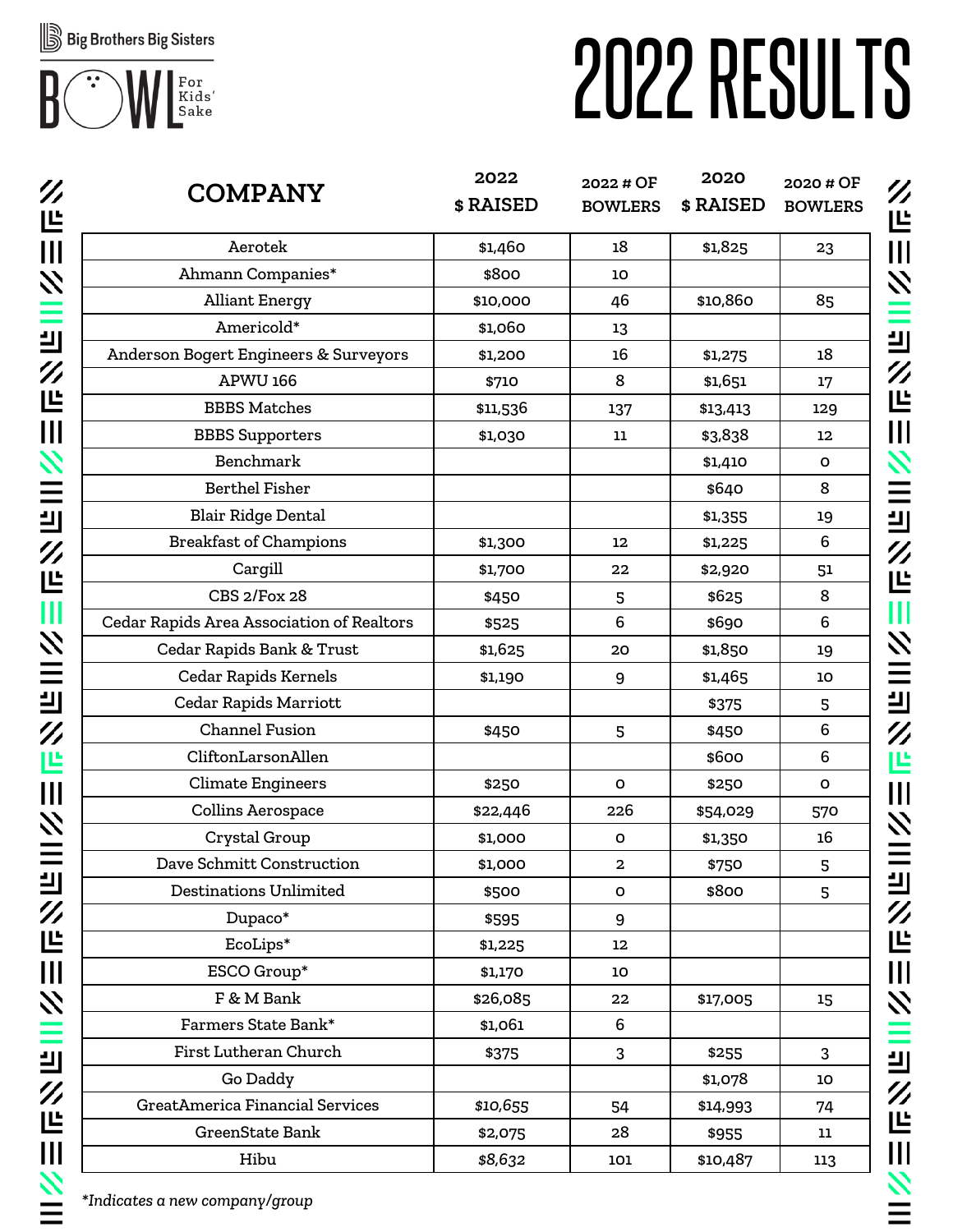

# 2022RESULTS

| $\boldsymbol{Z}$<br>世                                                                 | <b>COMPANY</b>                  | 2022<br>\$RAISED | 2022 # OF<br><b>BOWLERS</b> | 2020<br>\$RAISED | 2020 # OF<br><b>BOWLERS</b> |
|---------------------------------------------------------------------------------------|---------------------------------|------------------|-----------------------------|------------------|-----------------------------|
| $\mathbf{III}$                                                                        | Hills Bank & Trust Company      | \$1,140          | 14                          | \$1,085          | 16                          |
| $\boldsymbol{z}$                                                                      | Honkamp Kruger*                 | \$224            | 3                           |                  |                             |
|                                                                                       | Hy-Vee                          | \$3,850          | 56                          | \$3,376          | 41                          |
|                                                                                       | <b>ImOn Communications</b>      |                  |                             | \$3,600          | 52                          |
| 凹                                                                                     | Iowa Women's Health Center *    | \$375            | 4                           |                  |                             |
| $\mathscr{U}$                                                                         | King's Materials/Dakota Red     | \$950            | 12                          | \$950            | $12 \,$                     |
| 世                                                                                     | Lil' Drug Store Products        |                  |                             | \$643            | O                           |
| $\mathbf{III}$                                                                        | Linn Area Credit Union          | \$3,001          | 18                          | \$3,490          | 28                          |
| $\boldsymbol{z}$                                                                      | <b>Lynch Dallas</b>             |                  |                             | \$510            | 5                           |
| $\equiv$                                                                              | Lynch Ford                      | \$735            | $7\overline{ }$             | \$681            | 8                           |
| 凹                                                                                     | Mercy Medical Center            | \$3,513          | 48                          | \$4,415          | 55                          |
|                                                                                       | Metco Credit Union              |                  |                             | \$1,422          | 14                          |
| $^{\prime\prime}$                                                                     | Midwest Microwave Solutions     | \$1,050          | 14                          | \$2,550          | 21                          |
| 世                                                                                     | MidwestOne*                     | \$500            | 5                           |                  |                             |
| Ш                                                                                     | <b>NALC 373</b>                 |                  |                             | \$150            | $\overline{2}$              |
|                                                                                       | Neora                           |                  |                             | \$1,000          | 3                           |
| <b>NIII</b>                                                                           | Nordstrom                       |                  |                             | \$1,500          | $\mathsf{o}$                |
| 凹                                                                                     | <b>Ohnward Bank &amp; Trust</b> | \$1,000          | 10                          | \$2,000          | 16                          |
| $\mathscr{V}$                                                                         | Pearson                         |                  |                             | \$4,308          | 36                          |
| 쁘                                                                                     | Pizza Ranch*                    | \$450            | 6                           |                  |                             |
|                                                                                       | <b>Raining Rose</b>             | \$400            | 5                           | \$3,355          | 29                          |
| $\mathbf{III}$                                                                        | Rexco*                          | \$450            | 6                           |                  |                             |
| $\boldsymbol{z}$                                                                      | RSM US LLP*                     | \$500            | $\mathbf O$                 |                  |                             |
|                                                                                       | Ruffalo Noel Levitz             |                  |                             | \$4,345          | 39                          |
| ╝                                                                                     | Schimberg Co.                   | \$3,555          | 56                          | \$4,675          | 74                          |
| $\boldsymbol{Z}$                                                                      | Securian Advisors               |                  |                             | \$685            | 9                           |
| 些                                                                                     | Shuttleworth & Ingersoll        |                  |                             | \$450            | 6                           |
| $\begin{array}{c} \hline \rule{0pt}{2ex} \\[-1mm] \hline \rule{0pt}{2ex} \end{array}$ | Simmons Perrine Moyer & Bergman |                  |                             | \$600            | 6                           |
| $\boldsymbol{z}$                                                                      | Skogman Realty                  | \$1,030          | 13                          | \$420            | 5                           |
|                                                                                       | <b>Skyworks Solutions</b>       |                  |                             | \$1,610          | 9                           |
| 目                                                                                     | <b>SMG</b>                      |                  |                             | \$300            | 4                           |
|                                                                                       | <b>Stamats Communication</b>    |                  |                             | \$846            | 7                           |
| $\mathscr{U}$                                                                         | Thomas L. Cardella & Assoc.*    | \$1,725          | 22                          |                  |                             |
| 世                                                                                     | Transamerica                    |                  |                             | \$1,005          | 13                          |
| $\mathbf{III}$                                                                        | TrueNorth                       | \$4,238          | 42                          | \$6,889          | 67                          |